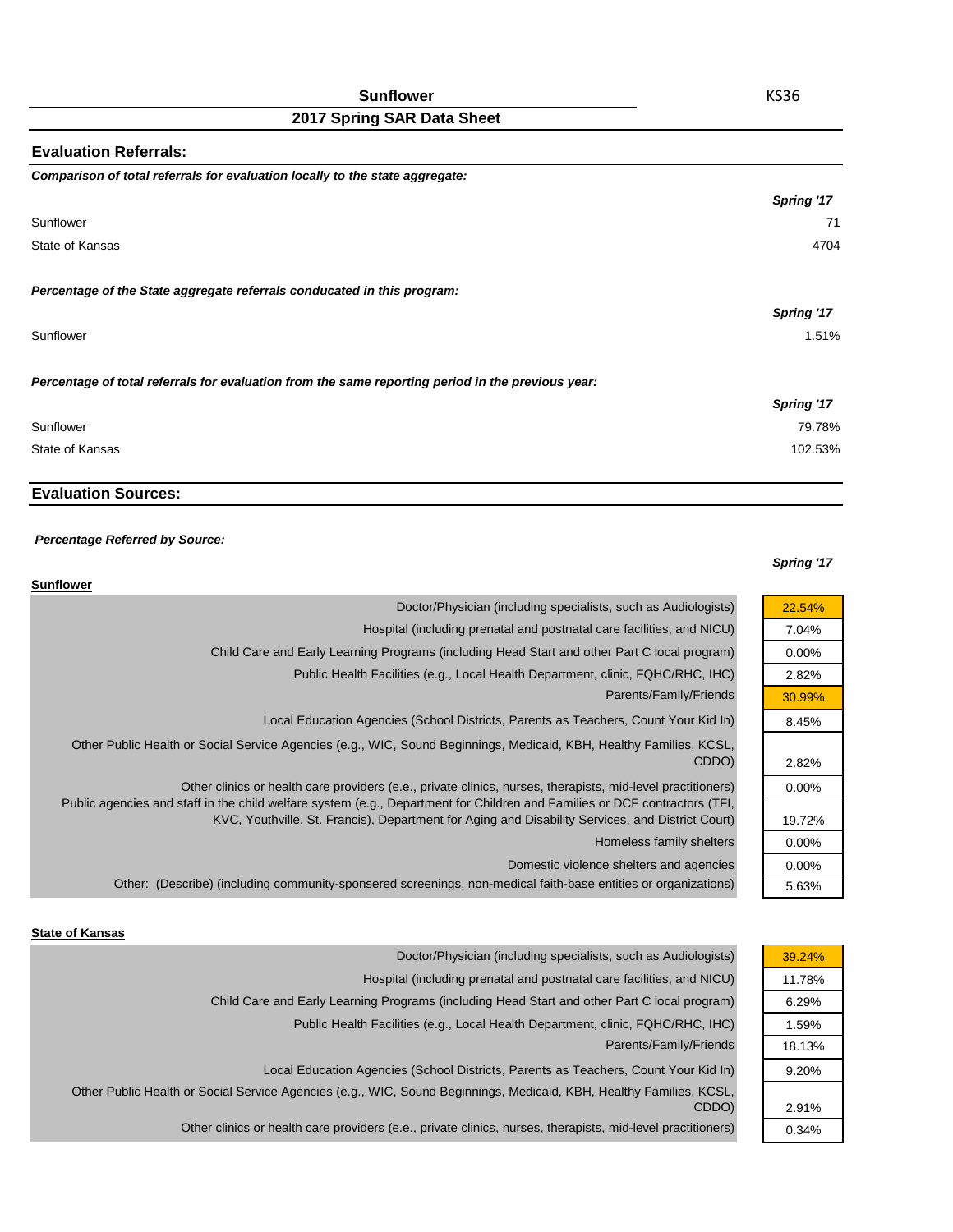| KVC, Youthville, St. Francis), Department for Aging and Disability Services, and District Court)               | 7.99%      |
|----------------------------------------------------------------------------------------------------------------|------------|
| Homeless family shelters                                                                                       | 0.02%      |
| Domestic violence shelters and agencies                                                                        | 0.00%      |
| Other: (Describe) (including community-sponsered screenings, non-medical faith-base entities or organizations) | 2.49%      |
| Total referred but not evaluated:                                                                              |            |
|                                                                                                                | Spring '17 |
| Sunflower<br>State of Kansas                                                                                   | 24<br>1583 |
|                                                                                                                |            |
| Percentage of referrals that were not evaluated:                                                               | Spring '17 |
| Sunflower                                                                                                      | 33.80%     |
| State of Kansas                                                                                                | 33.65%     |
| Percentage of reasons for not completing evaluations:                                                          |            |
|                                                                                                                | Spring '17 |
| Sunflower                                                                                                      |            |
| <b>Family Declined</b>                                                                                         | 25.00%     |
| Moved                                                                                                          | 4.17%      |
| Could Not<br>Locate Family                                                                                     | 25.00%     |
| In Process                                                                                                     | 45.83%     |
| Other                                                                                                          | 0.00%      |
|                                                                                                                |            |
| State of Kansas                                                                                                |            |
| <b>Family Declined</b>                                                                                         | 24.64%     |

g  $\mathcal{G}$  , p (  $\mathcal{G}$  ,  $\mathcal{G}$  ,  $\mathcal{G}$  ,  $\mathcal{G}$  ,  $\mathcal{G}$  ,  $\mathcal{G}$  ,  $\mathcal{G}$  ,  $\mathcal{G}$  ,  $\mathcal{G}$  ,  $\mathcal{G}$  ,  $\mathcal{G}$  ,  $\mathcal{G}$  ,  $\mathcal{G}$  ,  $\mathcal{G}$  ,  $\mathcal{G}$  ,  $\mathcal{G}$  ,  $\mathcal{G}$  ,  $\mathcal{G}$  ,  $\mathcal{G$ 

Moved 3.60%

Locate Family 22.17%

In Process  $\frac{49.59\%}{0.00\%}$ 

 $0.00%$ 

Could Not

**Timelines:**

| Percentage of referrals not meeting seven-day timeline:       |            |
|---------------------------------------------------------------|------------|
|                                                               | Spring '17 |
| Sunflower                                                     | $0.00\%$   |
| State of Kansas                                               | $0.00\%$   |
|                                                               |            |
| Percentage of IFSPs not developed within the 45-day timeline: |            |
|                                                               | Spring '17 |
| Sunflower                                                     | 6.25%      |
| State of Kansas                                               | 19.17%     |
|                                                               |            |
| Local Program Proportionate Size Comparison:                  |            |

# *Six-Month Cumulative Count Spring '17* Sunflower 114 State of Kansas 7314